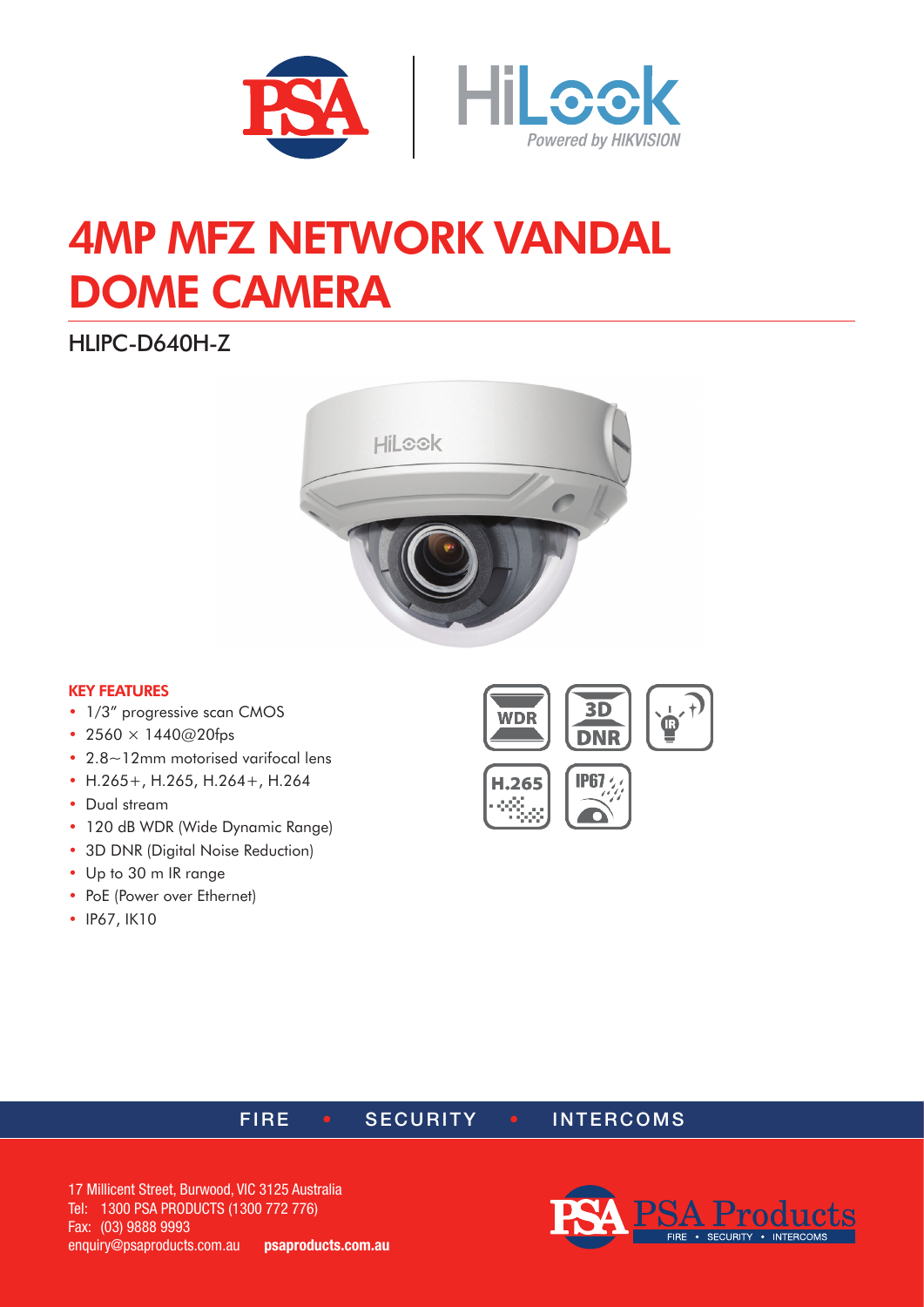

### **SPECIFICATIONS**

| Model                          |                                | HLIPC-D640H-Z                                                                                                                                                                                              |
|--------------------------------|--------------------------------|------------------------------------------------------------------------------------------------------------------------------------------------------------------------------------------------------------|
|                                |                                |                                                                                                                                                                                                            |
| Camera                         | Image Sensor                   | 1/3" progressive scan CMOS                                                                                                                                                                                 |
|                                | Min. Illumination              | Color: 0.01 Lux @(F1.2, AGC ON), 0.018Lux @ (F1.6, AGC ON)                                                                                                                                                 |
|                                | Shutter Speed                  | $1/3$ s to $1/100$ , 000 s, support slow shutter                                                                                                                                                           |
|                                | Slow Shutter                   | Yes                                                                                                                                                                                                        |
|                                | Auto-Iris                      | No                                                                                                                                                                                                         |
|                                | Day & Night                    | IR cut filter                                                                                                                                                                                              |
|                                | Digital Noise Reduction        | 3D DNR                                                                                                                                                                                                     |
|                                | <b>WDR</b>                     | 120 dB                                                                                                                                                                                                     |
|                                | Angle Adjustment               | Pan: 0° to 355°, tilt: 0° to 70°, rotation: 0° to 360°                                                                                                                                                     |
|                                | Focal Length                   | 2.8 to 12 mm                                                                                                                                                                                               |
|                                | Aperture                       | F1.6                                                                                                                                                                                                       |
|                                | Focus                          | -Z: Auto                                                                                                                                                                                                   |
| Lens                           | <b>FOV</b>                     | Horizontal field of view: 98° to 28°<br>Vertical field of view: 51° to 16°<br>Diagonal field of view: 115° to 32°                                                                                          |
|                                | Lens Mount                     | $\Phi$ 14                                                                                                                                                                                                  |
| IR                             | IR Range                       | Up to 30 m                                                                                                                                                                                                 |
|                                | Wavelength                     | 850 nm                                                                                                                                                                                                     |
| Compression<br><b>Standard</b> | Video Compression              | Main stream: H.265/H.264<br>Sub stream: H.265/H.264/MJPEG                                                                                                                                                  |
|                                | H.264 Type                     | Baseline Profile/Main Profile/High Profile                                                                                                                                                                 |
|                                | $H.264+$                       | Main stream supports                                                                                                                                                                                       |
|                                | H.265 Type                     | Main Profile                                                                                                                                                                                               |
|                                | $H.265+$                       | Main stream supports                                                                                                                                                                                       |
|                                | Video Bit Rate                 | 32 Kbps to 8 Mbps                                                                                                                                                                                          |
| <b>Smart Feature-set</b>       | Region of Interest             | 1 fixed region for main stream and sub-stream                                                                                                                                                              |
| Image                          | Max. Resolution                | $2560 \times 1440$                                                                                                                                                                                         |
|                                | Main Stream<br>Max. Frame Rate | 50Hz: 20fps (2560 $\times$ 1440), 25fps (2304 $\times$ 1296, 1920 $\times$ 1080, 1280 $\times$ 720)<br>60Hz: 20fps (2560 $\times$ 1440), 30fps (2304 $\times$ 1296, 1920 $\times$ 1080, 1280 $\times$ 720) |
|                                | Sub-stream<br>Max. Frame Rate  | 50Hz: 25fps (640 $\times$ 480, 640 $\times$ 360, 320 $\times$ 240)<br>60Hz: 30fps (640 $\times$ 480, 640 $\times$ 360, 320 $\times$ 240)                                                                   |
|                                | Image Enhancement              | BLC, 3D DNR                                                                                                                                                                                                |
|                                | Image Settings                 | Saturation, brightness, contrast, sharpness, AGC, white balance adjustable by<br>client software or web browser                                                                                            |
|                                | Day/Night Switch               | Auto, scheduled                                                                                                                                                                                            |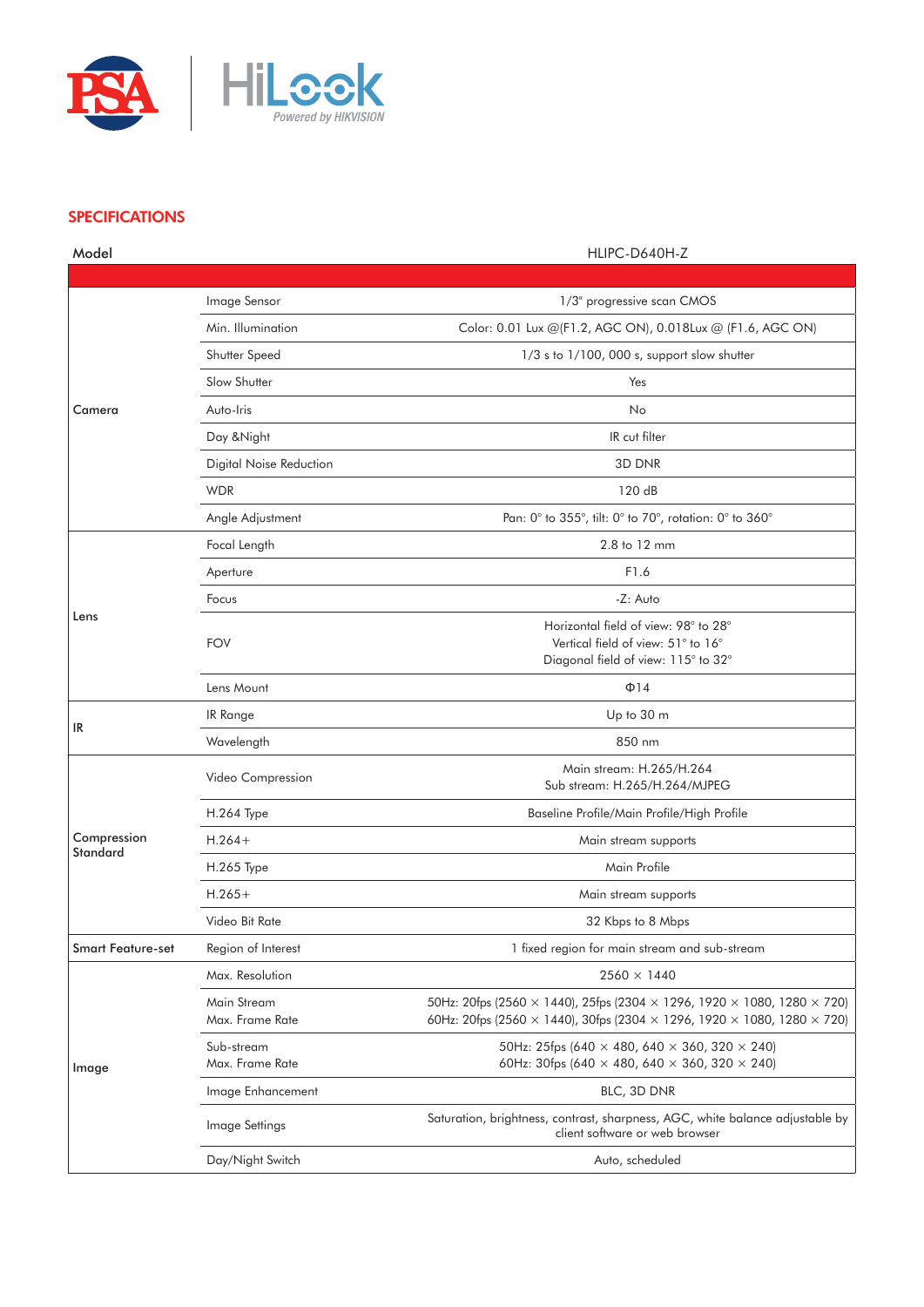

| Model     |                               | HLIPC-D640H-Z                                                                                                                                                                         |
|-----------|-------------------------------|---------------------------------------------------------------------------------------------------------------------------------------------------------------------------------------|
|           |                               |                                                                                                                                                                                       |
| Network   | Network Storage               | Support Micro SD/SDHC/SDXC card (128G), local storage and NAS<br>(NFS, SMB/CIFS), ANR                                                                                                 |
|           | Alarm Trigger                 | Motion detection, video tampering alarm, network disconnected, IP address<br>conflicted, illegal login                                                                                |
|           | Protocols                     | TCP/IP, ICMP, HTTP, HTTPS, FTP, DHCP, DNS, DDNS, RTP, RTSP, RTCP, PPPoE,<br>NTP, UPnP, SMTP, SNMP, IGMP, 802.1X, QoS, IPv6, UDP, Bonjour                                              |
|           | <b>General Function</b>       | One-key reset, anti-flicker, heartbeat, mirror, password protection, privacy<br>mask, watermark, IP address filter                                                                    |
|           | Firmware Version              | 5.5.3                                                                                                                                                                                 |
|           | API                           | ONVIF (PROFILE S, PROFILE G), ISAPI                                                                                                                                                   |
|           | Simultaneous Live View        | Up to 6 channels                                                                                                                                                                      |
|           | User/Host                     | Up to 32 users<br>3 levels: Administrator, Operator and User                                                                                                                          |
|           | Client                        | iVMS-4200, Hik-Connect, iVMS-5200                                                                                                                                                     |
|           | Web Browser                   | IE8+, Chrome 31.0-44, Firefox 30.0-51, Safari 8.0+                                                                                                                                    |
| Interface | Communication Interface       | 1 RJ45 10M/100M self-adaptive Ethernet port                                                                                                                                           |
|           | Video Output (Without -Z)     | 1Vp-p composite output (75 $\Omega$ /BNC)                                                                                                                                             |
|           | <b>Reset Button</b>           | Yes                                                                                                                                                                                   |
| General   | <b>Operating Conditions</b>   | -30 °C to 50 °C (-22 °F to 122 °F), humidity: 95% or less (non-condensing)                                                                                                            |
|           | Power Supply                  | 12 VDC $\pm$ 25%, 5.5 mm coaxial power plug<br>PoE (802.3af, class 3)                                                                                                                 |
|           | Power Consumption and Current | -Z: 12 VDC, 0.8 A, Max: 10 W; PoE: (802.3af, 36 V to 57 V),<br>0.35 A to 0.2 A, Max: 12 W<br>-V: 12 VDC, 0.5 A, Max: 6 W; PoE: (802.3af, 36 V to 57 V),<br>0.22 A to 0.14 A, Max: 8 W |
|           | Protection Level              | IP67, IK10<br>TVS 2000V lightning protection, surge protection and voltage transient protection                                                                                       |
|           | Material                      | Metal & Plastic                                                                                                                                                                       |
|           | Dimensions                    | Camera: $\varnothing$ 141 mm $\times$ 99.6 mm ( $\varnothing$ 5.6" $\times$ 3.9")<br>With package: 140 mm $\times$ 140 mm $\times$ 154 mm (5.5" $\times$ 5.5" $\times$ 6.1")          |
|           | Weight                        | Camera: approx. 820 g (1.8 lb.)<br>With package: approx. 1200 g (2.6 lb.)                                                                                                             |